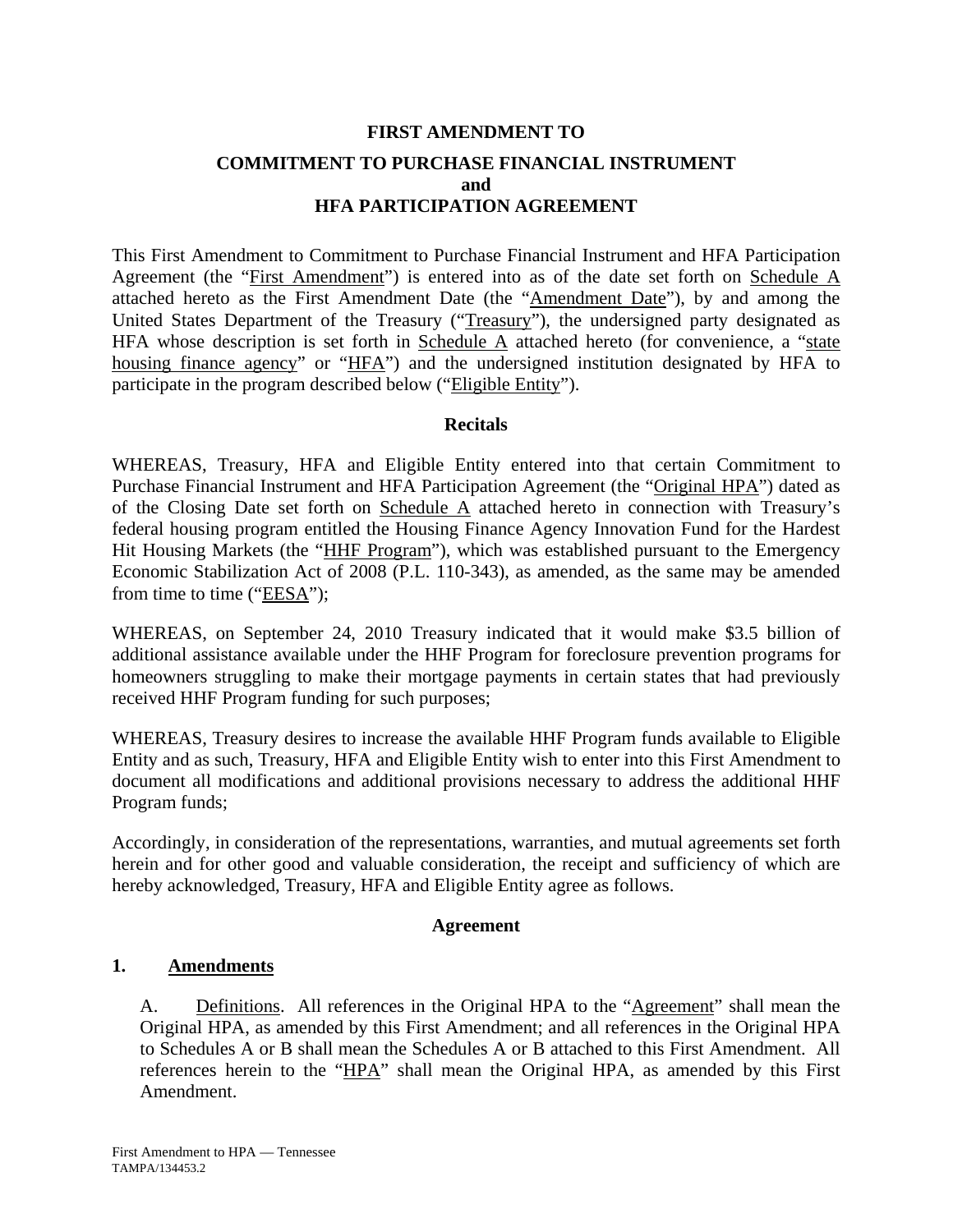B. Schedule A. Schedule A attached to the Original HPA is hereby deleted in its entirety and replaced with Schedule A attached to this First Amendment.

C. Schedule B. Schedule B attached to the Original HPA is hereby deleted in its entirety and replaced with **Schedule B** attached to this First Amendment.

#### **2. Representations, Warranties and Covenants**

A. HFA and Eligible Entity. HFA and Eligible Entity, each for itself, make the following representations, warranties and covenants to Treasury and the truth and accuracy of such representations and warranties and compliance with and performance of such covenants are continuing obligations of HFA and Eligible Entity, each as to itself. In the event that any of the representations or warranties made herein cease to be true and correct or HFA or Eligible Entity breaches any of its covenants made herein, HFA or Eligible Entity, as the case may be, agrees to notify Treasury immediately and the same shall constitute an Event of Default under the HPA.

(1) HFA and Eligible Entity each hereby certifies, represents and warrants as of the date hereof that each of the representations and warranties of HFA or Eligible Entity, as applicable, contained in the HPA are true, correct, accurate and complete in all material respects as of the date hereof. All covenants of HFA or Eligible Entity, as applicable, contained in the HPA shall remain in full force and effect and neither HFA, nor Eligible Entity is in breach of any such covenant.

(2) Eligible Entity has the full corporate power and authority to enter into, execute, and deliver this First Amendment and any other closing documentation delivered to Treasury in connection with this First Amendment, and to perform its obligations hereunder and thereunder.

(3) HFA has the full legal power and authority to enter into, execute, and deliver this First Amendment and any other closing documentation delivered to Treasury in connection with this First Amendment, and to perform its obligations hereunder and thereunder.

#### **3. Administrative Expenses**

Notwithstanding anything to the contrary contained in the Original HPA as amended by this First Amendment, HFA and Eligible Entity may from time to time submit adjusted budgets to Treasury requesting approval to re-allocate HHF Funds to pay actual program expenses as set forth on a proposed Schedule C. In the event that Treasury shall approve an adjusted budget, in Treasury's sole discretion, the parties shall enter into an amendment to the HPA to modify Schedules A, B and C as necessary.

#### **4. Miscellaneous**

A. The recitals set forth at the beginning of this First Amendment are true and accurate and are incorporated herein by this reference.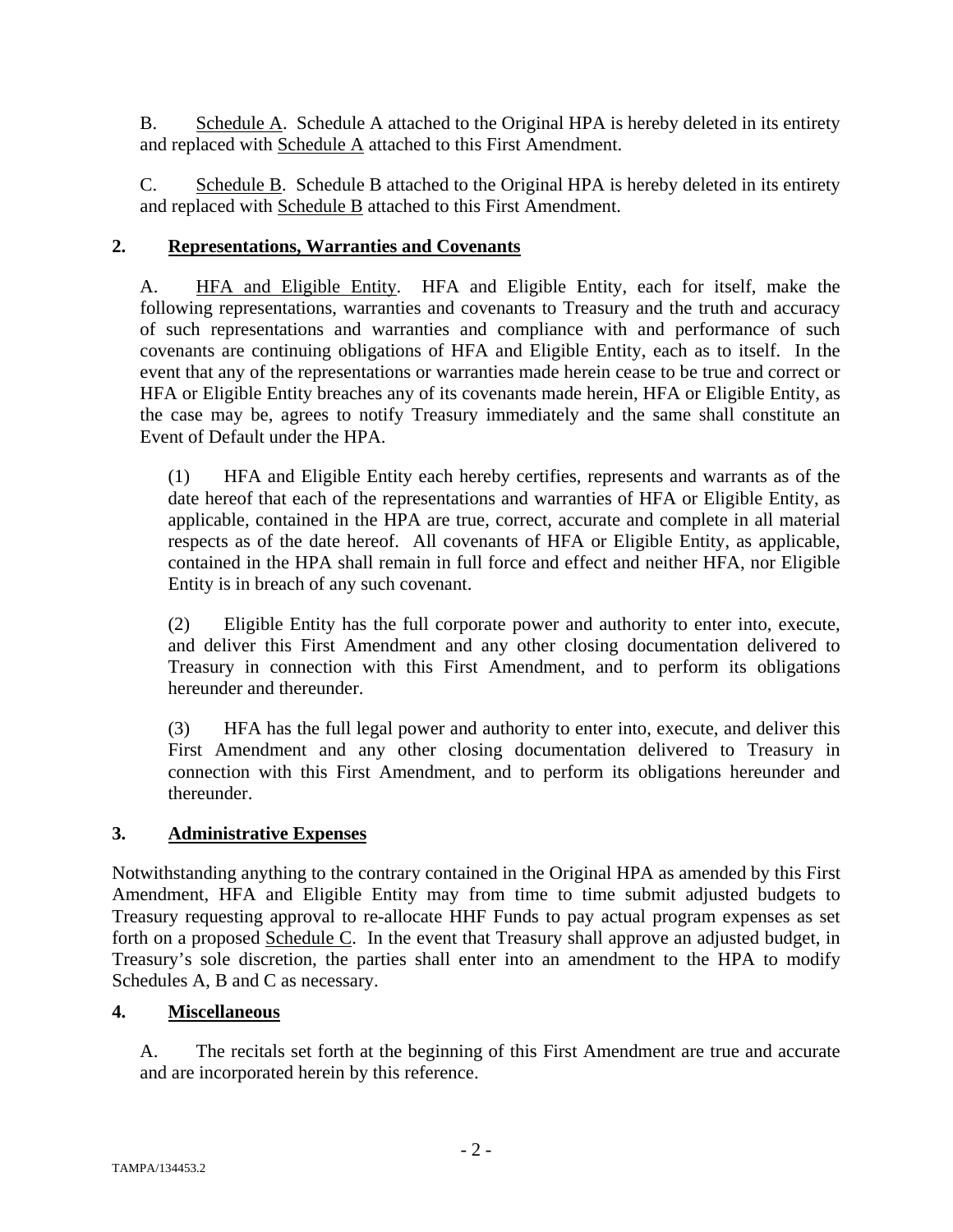B. Capitalized terms used but not defined herein shall have the meanings ascribed to them in the HPA.

C. Any provision of the HPA that is determined to be prohibited or unenforceable in any jurisdiction shall, as to such jurisdiction, be ineffective to the extent of such prohibition or unenforceability without invalidating the remaining provisions of the HPA, and no such prohibition or unenforceability in any jurisdiction shall invalidate such provision in any other jurisdiction.

D. This First Amendment may be executed in two or more counterparts (and by different parties on separate counterparts), each of which shall be deemed an original, but all of which together shall constitute one and the same instrument. Facsimile or electronic copies of this First Amendment shall be treated as originals for all purposes.

#### [SIGNATURE PAGE FOLLOWS; REMAINDER OF PAGE INTENTIONALLY LEFT BLANK]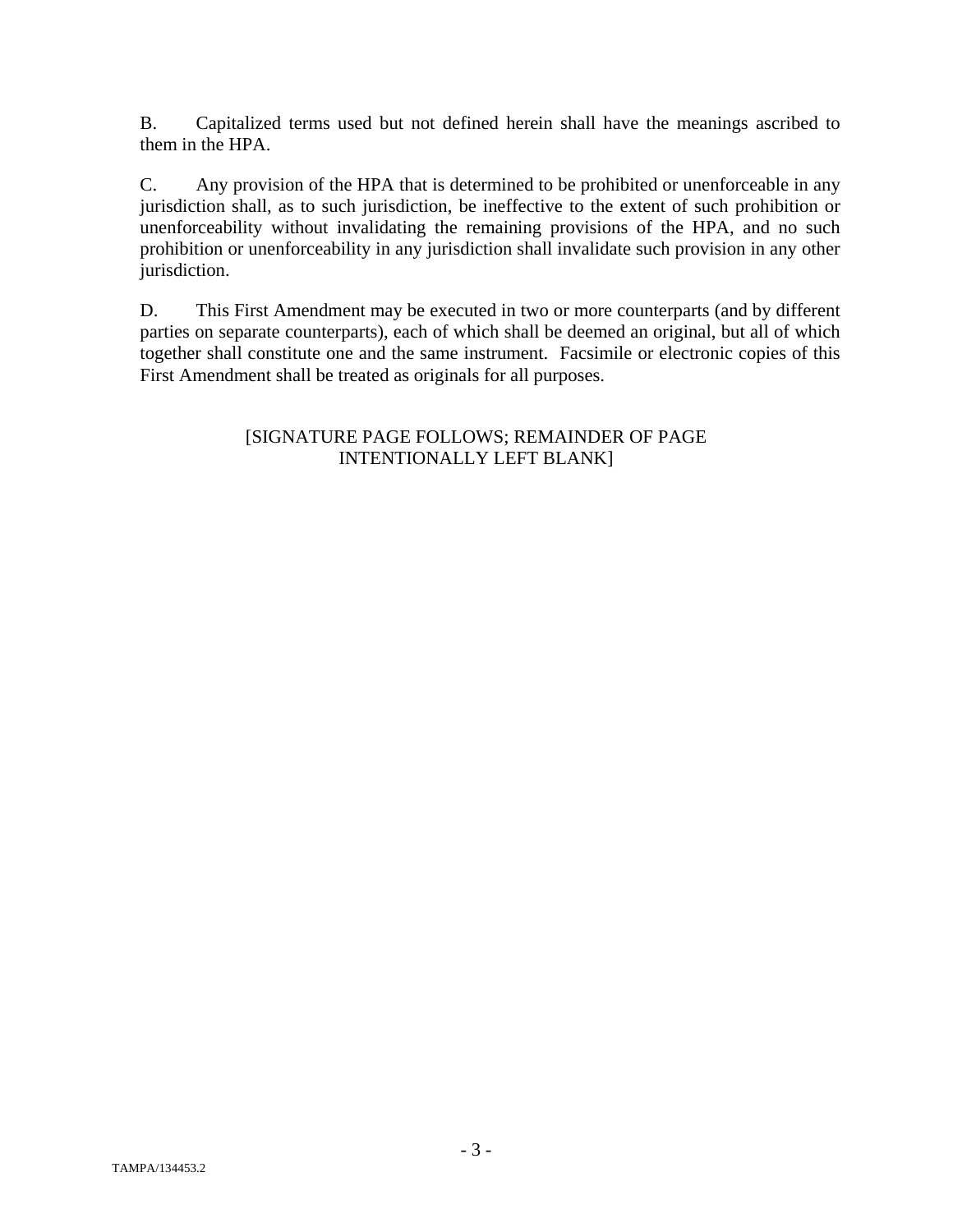**In Witness Whereof**, HFA, Eligible Entity and Treasury by their duly authorized officials hereby execute and deliver this First Amendment to Commitment to Purchase Financial Instrument and HFA Participation Agreement as of the Amendment Date.

#### **HFA**: **TREASURY**:

TENNESSEE HOUSING DEVELOPMENT AGENCY

UNITED STATES DEPARTMENT OF THE **TREASURY** 

By:  $\frac{|s| \text{ Ted R. Fellman}}{s}$  By: Name: Ted R. Fellman Name: Herbert M. Allison, Jr.

Title: Executive Director Title: Assistant Secretary for Financial Stability

#### **ELIGIBLE ENTITY**:

TENNESSEE HOUSING DEVELOPMENT **AGENCY** 

By: <u>/s/ Ted R. Fellman</u> Name: Ted R. Fellman Title: Executive Director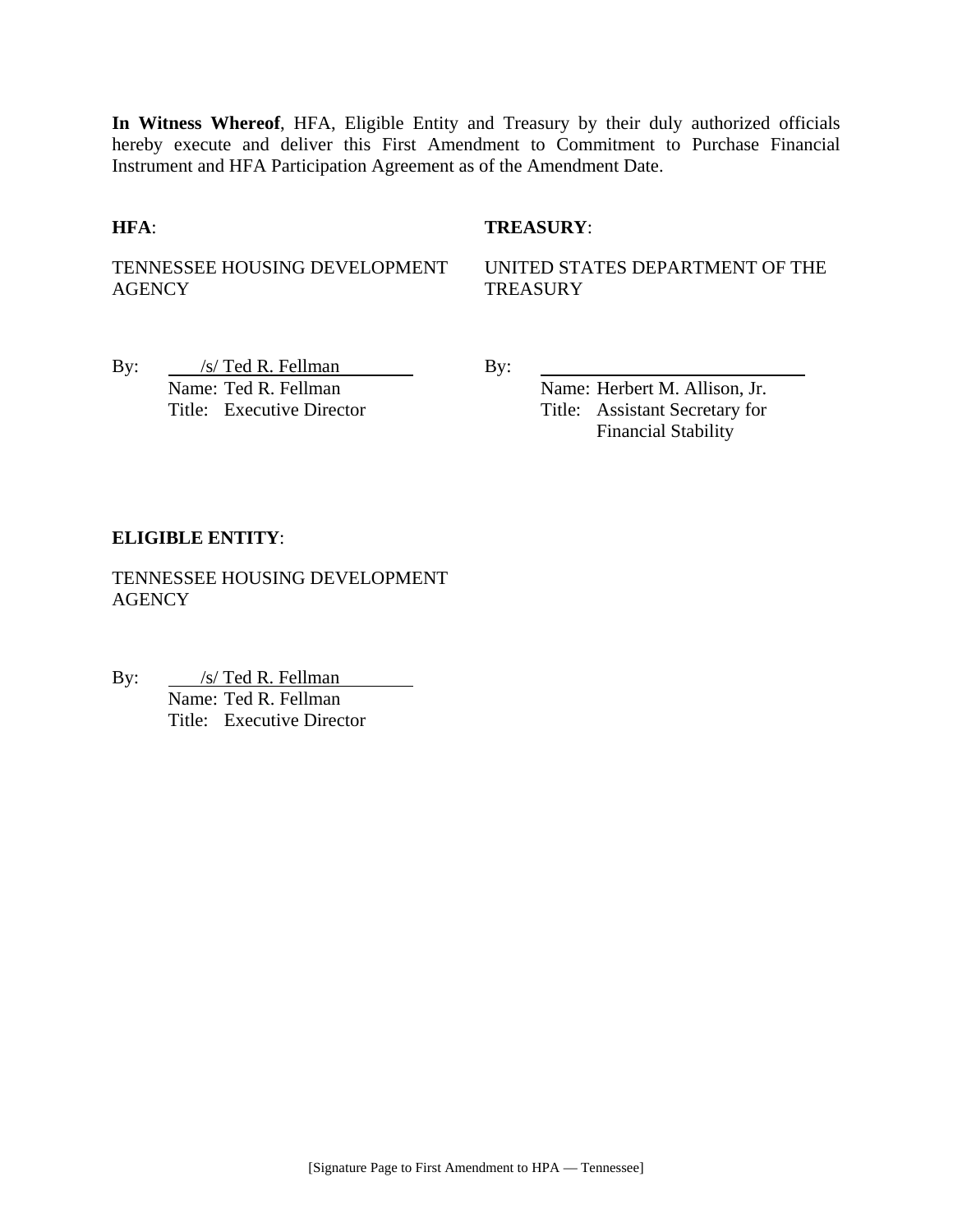In Witness Whereof, HFA, Eligible Entity and Treasury by their duly authorized officials hereby execute and deliver this First Amendment to Commitment to Purchase Financial Instrument and HFA Participation Agreement as of the Amendment Date.

HFA:

#### **TREASURY:**

TENNESSEE HOUSING DEVELOPMENT **AGENCY** 

UNITED STATES DEPARTMENT OF THE **TREASURY** 

By:

By:

Name: Herbert M. Allison, Jr. Title: Assistant Secretary for **Financial Stability** 

#### **ELIGIBLE ENTITY:**

Name:

Title:

TENNESSEE HOUSING DEVELOPMENT **AGENCY** 

By:

Name: Title: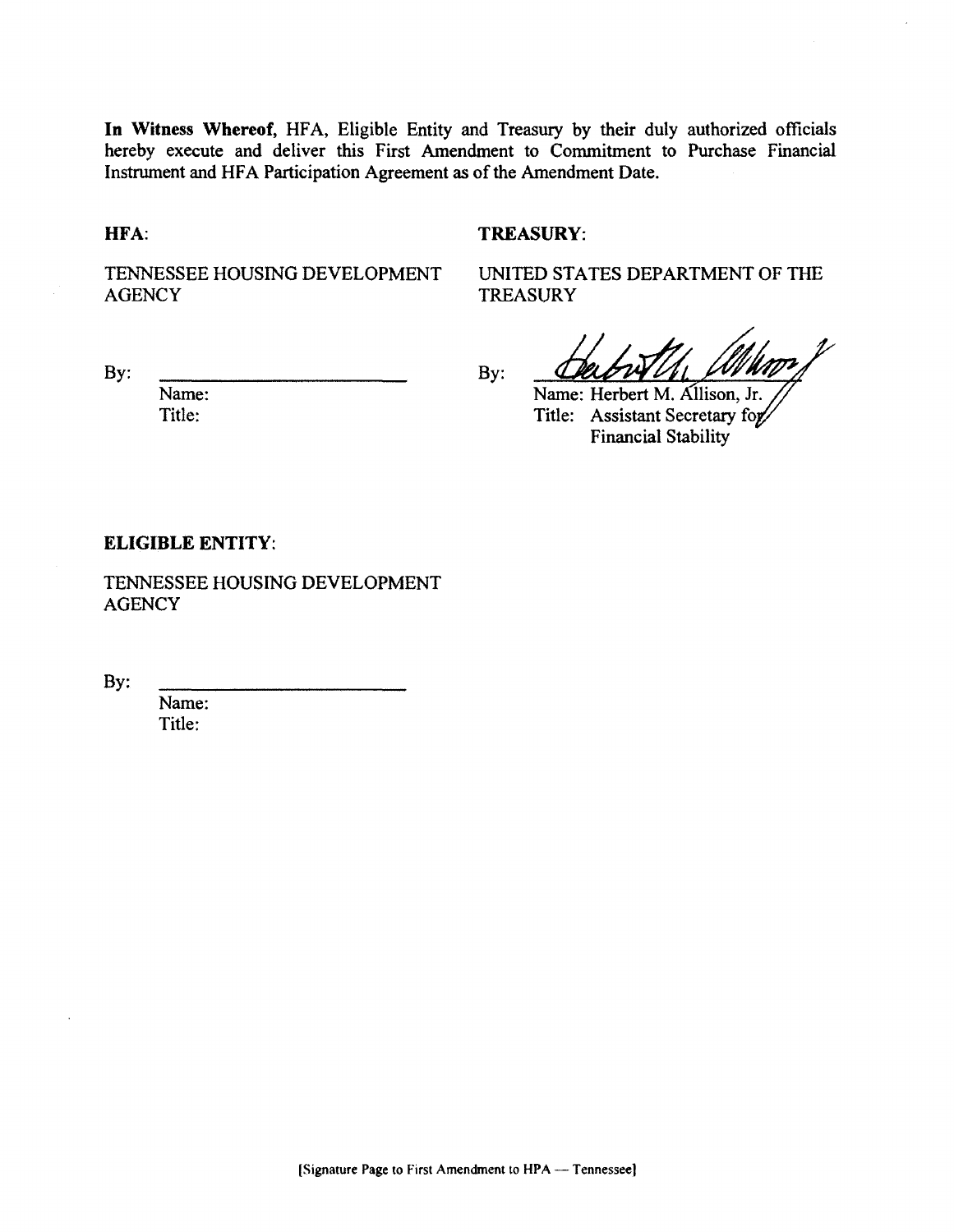## **EXHIBITS AND SCHEDULES**

Schedule A Basic Information<br>Schedule B Service Schedules

Service Schedules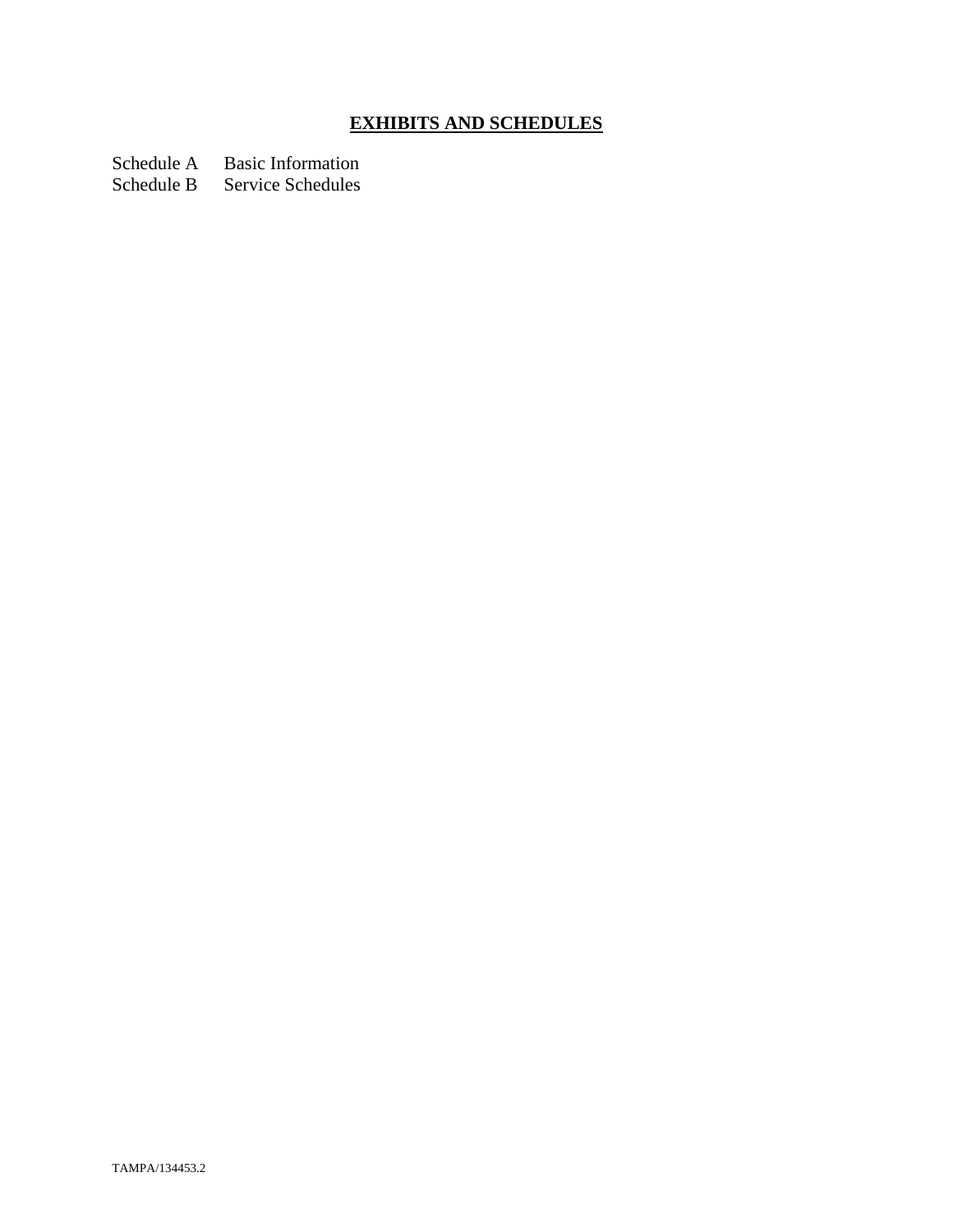#### **SCHEDULE A**

#### **BASIC INFORMATION**

Eligible Entity Information: Name of the Eligible Entity: Tennessee Housing Development Agency<sup>1</sup> Corporate or other organizational form: body, politic and corporate; political subdivision and instrumentality of the State of Tennessee, established and existing under the Tennessee Housing Development Agency Act, Tenn. Code Ann. § 13-23-101 et seq. Jurisdiction of organization: Tennessee Notice Information:

# HFA Information:

Name of HFA: Tennessee Housing Development Agency<sup>1</sup>

Organizational form: body, politic and corporate; political subdivision and instrumentality of the State of Tennessee, established and existing under the Tennessee Housing Development Agency Act, Tenn. Code Ann. § 13-23-101 et seq.

Date of Application: September 1, 2010

For the avoidance of doubt, THDA has no obligation to ensure that the funds in the Depository Account are collateralized should the amount of money in the account be in excess of the FDIC insurance limits.

1

<sup>&</sup>lt;sup>1</sup> References in the Agreement to the term "HFA" shall mean the Tennessee Housing Development Agency ("THDA") in its capacity as an HFA as such term is used in the Agreement; references in the Agreement to the term "Eligible Entity" shall mean THDA, in its capacity as Eligible Entity as such term is used in the Agreement.

Notwithstanding anything to the contrary in the Agreement, (A) for purposes of Section 4(G) thereof, annual audited financial statements shall be due no later than one hundred eighty (180) days after the end of THDA's fiscal year, and (B) for purposes of Section 7 thereof, the powers and authority of THDA shall be governed and construed in accordance with the laws of the State of Tennessee.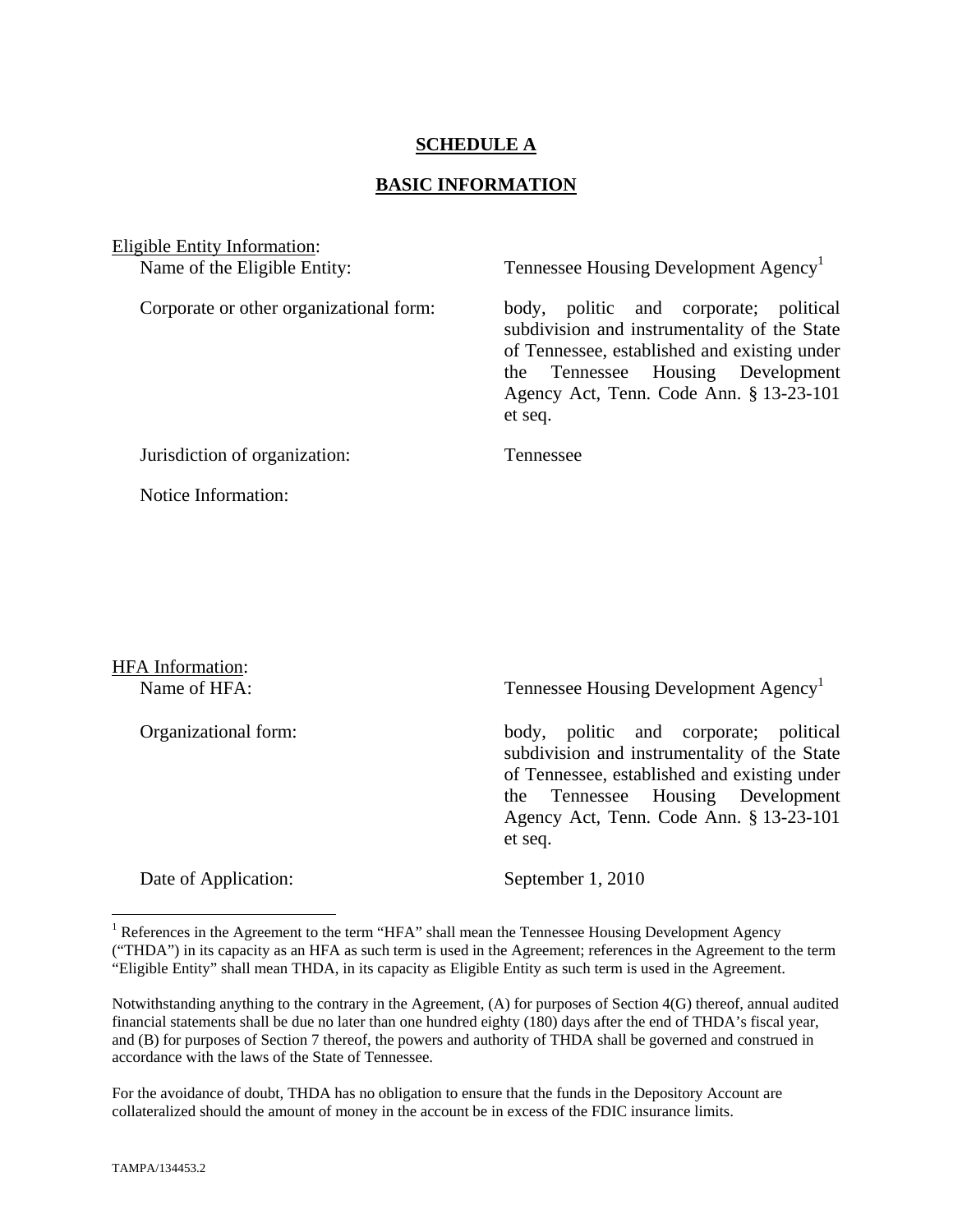Notice Information:

| <b>Program Participation Cap:</b>                                                   | \$217,315,593.00                                                                                                                                       |
|-------------------------------------------------------------------------------------|--------------------------------------------------------------------------------------------------------------------------------------------------------|
| Portion of Program Participation Cap<br><b>Representing Unemployment HHF Funds:</b> | \$81,128,260.00                                                                                                                                        |
| <b>Permitted Expenses:</b>                                                          | \$10,584,411.40                                                                                                                                        |
| Closing Date:                                                                       | September 23, 2010                                                                                                                                     |
| <b>First Amendment Date:</b>                                                        | September 29, 2010                                                                                                                                     |
| <b>Eligible Entity Depository Account Information:</b>                              | See account information set forth in the<br>Depository Account Control Agreement<br>between Treasury and Eligible Entity<br>regarding the HHF Program. |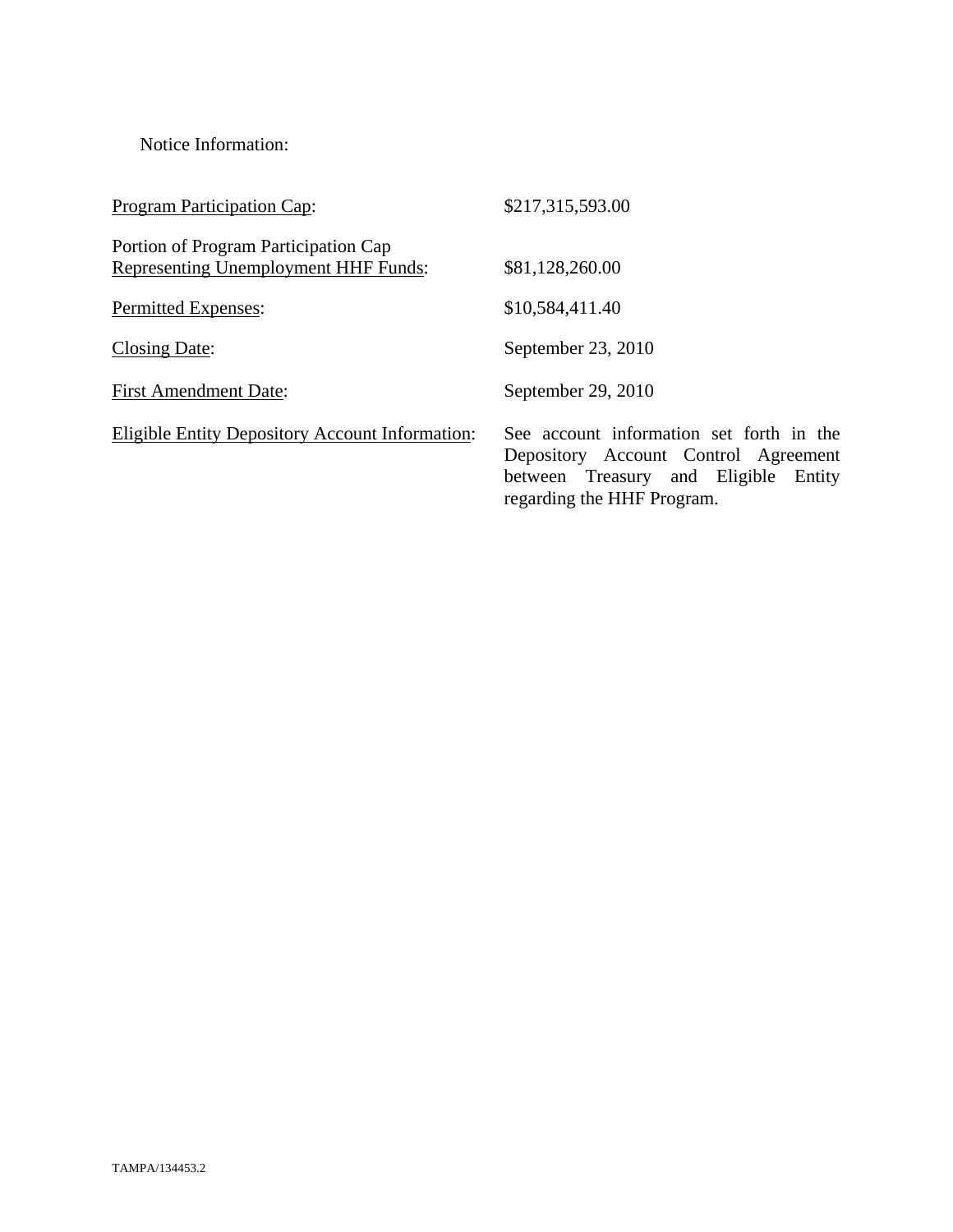#### **SCHEDULE B**

#### **SERVICE SCHEDULES**

The Service Schedules attached as Schedule B to the Original HPA are hereby deleted in their entirety and replaced with the attached Service Schedules (numbered sequentially as Service Schedule B-1, Service Schedule B-2, et. seq.), which collectively comprise Schedule B to the HPA.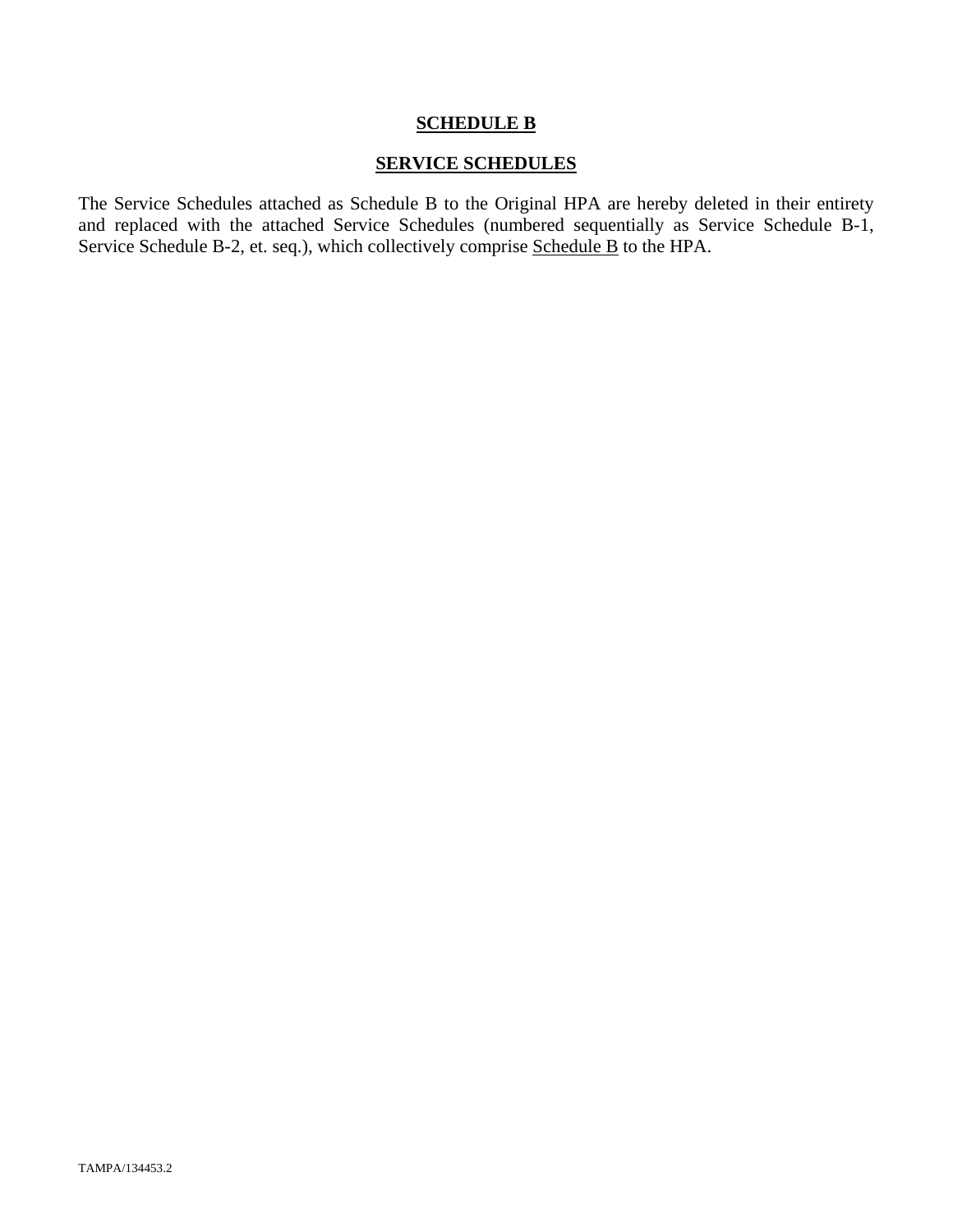### SCHEDULE B-1 **Tennessee Housing Development Agency**

## **Hardest Hit Fund Program (HHFP)**

### **Summary Guidelines**

| 1. | <b>Program Overview</b>                                                               | The Tennessee Housing Development Agency (THDA) Hardest<br>Hit Fund Program (HHFP) will provide loans to unemployed or<br>substantially underemployed homeowners who, through no fault<br>of their own, are financially unable to make their mortgage<br>payments and are in danger of losing their homes to foreclosure.<br>Loan proceeds will be used to pay all mortgage and mortgage-<br>related expenses (e.g., property taxes, homeowner insurance,<br>homeowner dues) until the homeowner secures employment or<br>completes training for a new career. Homeowners who have<br>found a new job, but during a period of unemployment<br>accumulated payment arrearages, reinstatement assistance will                                                                                                 |
|----|---------------------------------------------------------------------------------------|-------------------------------------------------------------------------------------------------------------------------------------------------------------------------------------------------------------------------------------------------------------------------------------------------------------------------------------------------------------------------------------------------------------------------------------------------------------------------------------------------------------------------------------------------------------------------------------------------------------------------------------------------------------------------------------------------------------------------------------------------------------------------------------------------------------|
| 2. | <b>Program Goals</b>                                                                  | be available.<br>unemployed, or substantially underemployed,<br>assist<br>To<br>homeowners to remain in their homes and make monthly<br>payments on their mortgages and mortgage related expenses<br>such as property taxes, homeowner insurance, homeowner dues,<br>and/or<br>past-due<br>payments<br>mortgage<br>(arrearages)<br>that<br>accumulated during a period of unemployment (or substantial<br>underemployment) so that they may avoid delinquency and<br>foreclosure.                                                                                                                                                                                                                                                                                                                           |
| 3. | <b>Target Population /</b><br><b>Areas</b>                                            | This program will be available in all Tennessee counties.<br>THDA will provide additional assistance over a longer period of<br>time to eligible homeowners living in targeted or "hardest hit"<br>counties, defined as those counties showing greater than average<br>distress based on a combination of unemployment rate, the<br>percent of the state's foreclosures in that county, and<br>delinquency rates. Twenty-nine counties were chosen as targeted<br>based on the fact that they scored high on two of three factors, as<br>follows: having an unemployment rate at or above the state<br>average rate, having a high percentage of the state's foreclosure<br>filings (in the 75th percentile of counties), having<br>a high<br>delinquency rate (again, in the 75th percentile of counties). |
| 4. | <b>Program Allocation</b><br>(Excluding<br><b>Administrative</b><br><b>Expenses</b> ) | \$206,731,181.60                                                                                                                                                                                                                                                                                                                                                                                                                                                                                                                                                                                                                                                                                                                                                                                            |
| 5. | <b>Borrower Eligibility</b><br>Criteria                                               | Unemployed or substantially underemployed homeowners who,<br>through no fault of their own, are unable to make their mortgage<br>payments and are at risk of foreclosure. Homeowners will be                                                                                                                                                                                                                                                                                                                                                                                                                                                                                                                                                                                                                |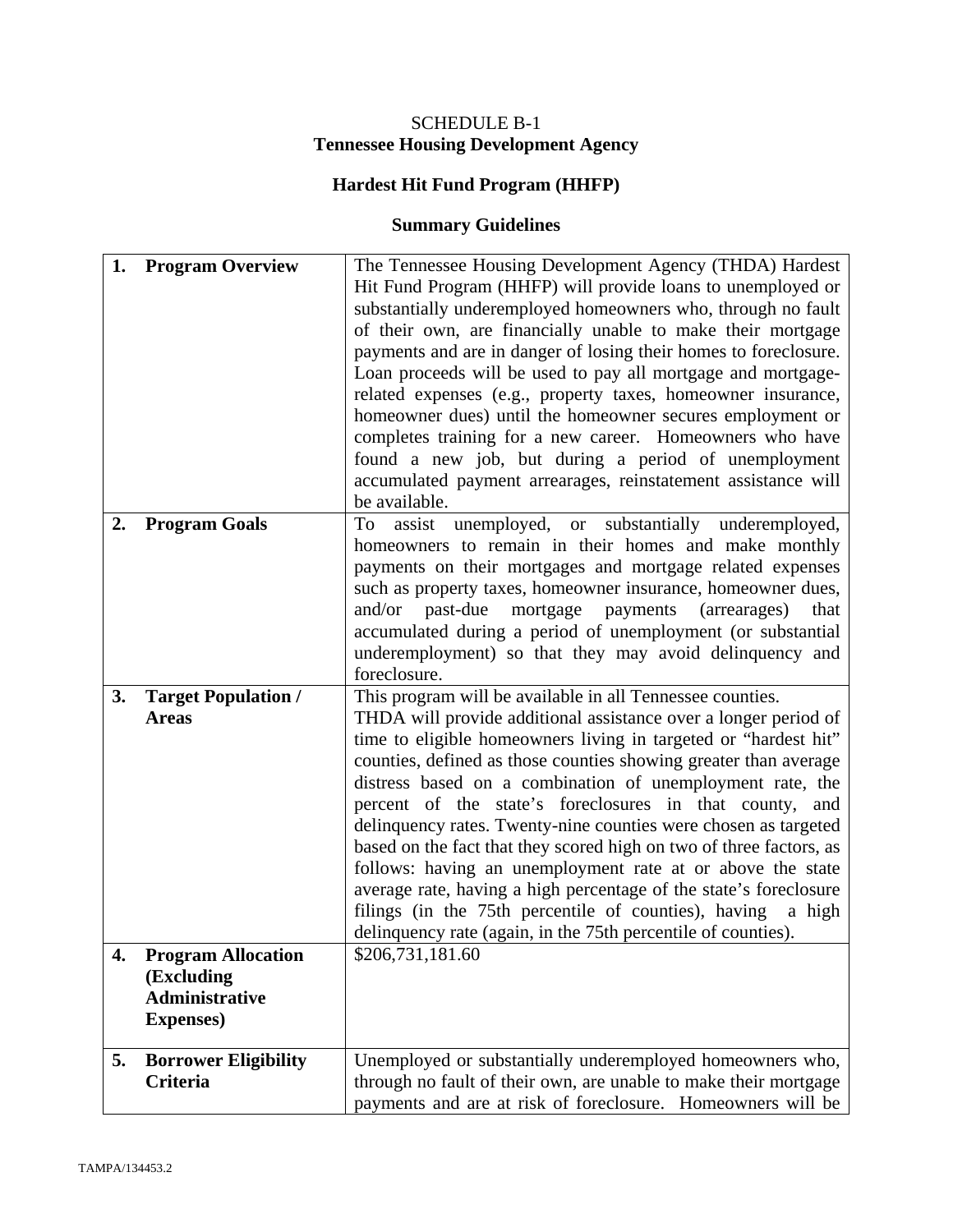| required to provide a financial hardship affidavit with<br>appropriate documentation as to the cause of their hardship. For<br>most homeowners, this will be documentation from the<br>Department of Labor and Workforce Development confirming a<br>job loss and receipt of unemployment benefits. If information<br>from the Department of Labor and Workforce Development is<br>unavailable, a notarized letter from the former employer<br>indicating job loss was not the fault of the borrower will serve as<br>Self-employed borrowers will be required to<br>a substitute.<br>submit prior tax returns and a current profit and loss statement to<br>show a loss of income. Homeowners will be required to provide<br>continual documentation certifying to their ongoing hardship. |
|---------------------------------------------------------------------------------------------------------------------------------------------------------------------------------------------------------------------------------------------------------------------------------------------------------------------------------------------------------------------------------------------------------------------------------------------------------------------------------------------------------------------------------------------------------------------------------------------------------------------------------------------------------------------------------------------------------------------------------------------------------------------------------------------|
| Employed homeowners who have previously been unemployed<br>or substantially underemployed and who are delinquent because<br>of arrearages accumulated during such period of unemployment<br>or substantial underemployment, but who can resume future<br>payments without additional assistance.                                                                                                                                                                                                                                                                                                                                                                                                                                                                                            |
| Substantially underemployed homeowners whose income has<br>been reduced by 50% or more.                                                                                                                                                                                                                                                                                                                                                                                                                                                                                                                                                                                                                                                                                                     |
| The event or incident which results in unemployment or<br>substantially underemployment must have occurred after<br>January 1, 2008.                                                                                                                                                                                                                                                                                                                                                                                                                                                                                                                                                                                                                                                        |
| History of timely mortgage payments prior to the job<br>loss/reduction of income.                                                                                                                                                                                                                                                                                                                                                                                                                                                                                                                                                                                                                                                                                                           |
| Principal, Interest, Taxes and Insurance >31% of household<br>income after job loss/reduction of income.                                                                                                                                                                                                                                                                                                                                                                                                                                                                                                                                                                                                                                                                                    |
| Asset test: Borrower must not have >6 months reserves                                                                                                                                                                                                                                                                                                                                                                                                                                                                                                                                                                                                                                                                                                                                       |
| Borrower must be a low or moderate income homeowner<br>(maximum \$74,980 household income).                                                                                                                                                                                                                                                                                                                                                                                                                                                                                                                                                                                                                                                                                                 |
| Eligibility for program assistance will be determined primarily<br>by participating foreclosure prevention partners using THDA<br>underwriting criteria stated above.                                                                                                                                                                                                                                                                                                                                                                                                                                                                                                                                                                                                                       |
| Funds will be allocated on a first come/approved, first served<br>basis.                                                                                                                                                                                                                                                                                                                                                                                                                                                                                                                                                                                                                                                                                                                    |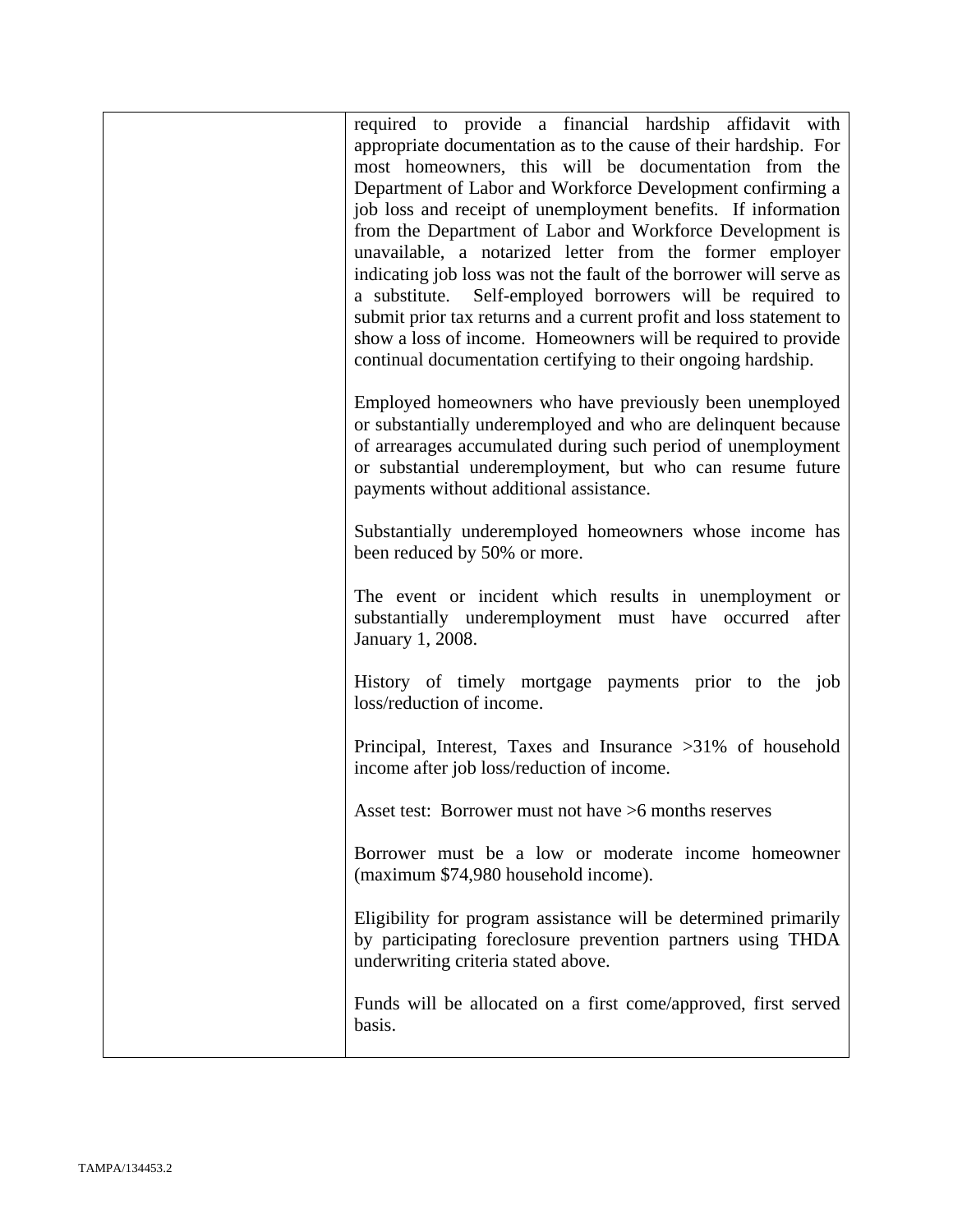| 6. | <b>Property / Loan</b><br><b>Eligibility Criteria</b> | Existing single-family homes or condominiums (attached or<br>detached) including manufactured homes on foundations<br>permanently affixed to real estate owned by the borrower.<br>Tennessee owner-occupied, primary residences only.                                                                                                              |
|----|-------------------------------------------------------|----------------------------------------------------------------------------------------------------------------------------------------------------------------------------------------------------------------------------------------------------------------------------------------------------------------------------------------------------|
| 7. | <b>Program Exclusions</b>                             | Total Unpaid Principal Balances $> $226,100$                                                                                                                                                                                                                                                                                                       |
|    |                                                       | Manufactured Homes not considered real property                                                                                                                                                                                                                                                                                                    |
|    |                                                       | Non-legal U.S. resident                                                                                                                                                                                                                                                                                                                            |
| 8. | <b>Structure of Assistance</b>                        | deferred-payment,<br>forgivable,<br>0%<br>interest,<br>non-recourse,<br>subordinate loan. A forgiveness clause will reduce the loan<br>amount by 20% a year for every year the borrower stays in the<br>home up until 5 years. At the end of 5 years the note will be<br>considered satisfied and THDA will release the lien securing the<br>note. |
|    |                                                       | Loan funds are due and payable if property is sold, refinanced or<br>no longer owner occupied and there are sufficient equity<br>proceeds available (unless otherwise prohibited under applicable<br>federal law).                                                                                                                                 |
|    |                                                       | All deferred, subordinate mortgages will be evidenced by a<br>Home Equity Line of Credit promissory note and secured by a<br>deed of trust on the property. Borrowers will be required to sign<br>and acknowledge via written agreement indicating the program<br>guidelines.                                                                      |
|    |                                                       | Any funds returned according to established program guidelines<br>will be recaptured and used to assist additional homeowners<br>through December 31, 2017. After December 31, 2017, any<br>remaining or recaptured funds will be returned to Treasury.                                                                                            |
| 9. | <b>Per Household</b><br><b>Assistance</b>             | Maximum amount available per homeowner:<br>Standard benefit counties: \$12,000 up to 12 months<br>$\bullet$                                                                                                                                                                                                                                        |
|    |                                                       | Targeted benefit counties: \$18,000 up to 18 months                                                                                                                                                                                                                                                                                                |
|    |                                                       | There is no maximum monthly payment amount;<br>$\bullet$<br>however, total loan amount cannot exceed applicable<br>benefit.                                                                                                                                                                                                                        |